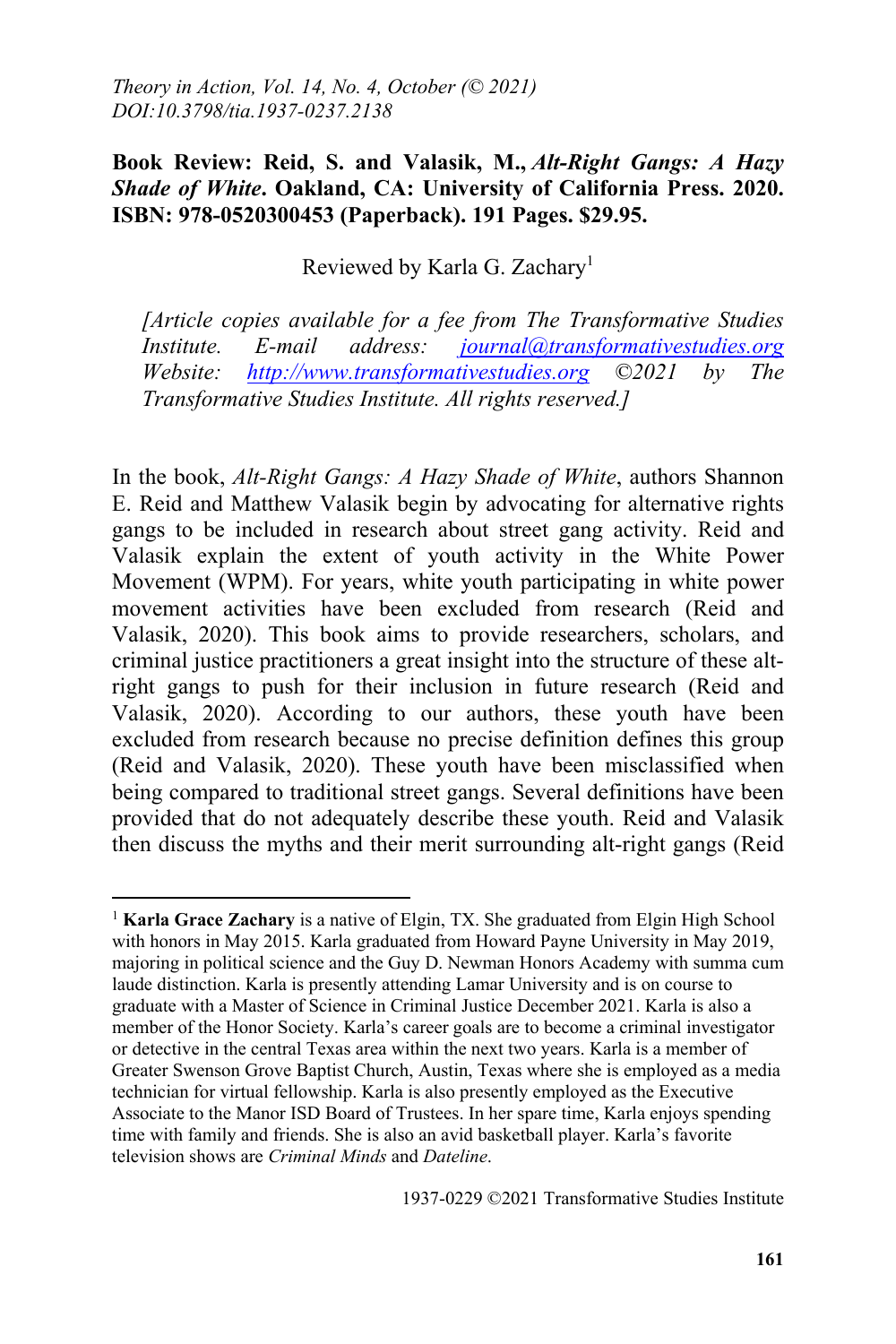## **Karla Grace Zachary**

and Valasik, 2020). It is essential to increase research and decrease the reliance on myths because myths are not always accurate. Constantly relying on inaccurate myths will further discourage the correct law enforcement practices to deter youth from participating in alt-right gangs. The authors then transition to discuss the risk factors for those that join alt-right gangs. Males and females have different risk factors and often assume different roles in these gangs (Reid and Valasik, 2020). Usual risk factors for gang involvement are youth from more poverty-stricken areas or youth who grow up in unstable households. Next, Reid and Valasik discuss white power clothing brands and music used to recruit youth (Reid and Valasik, 2020). The clothing and music are used as symbols to try to avoid law enforcement detection. The clothing brands are used for identification purposes.

Our authors then discuss the use of free space and identifying common areas where these gang members loiter. These free spaces allow these youth to be comfortable around each other while trying their best to dodge law enforcement attention. These gang members protect their territory physically and virtually pertaining to the use of online recruitment. Our authors further discuss recruitment via the internet and social media. Social media and the internet are enormous platforms for recruitment. The internet allows these youth to connect and recruit worldwide. Alt-right gangs use memes to spread ideologies as well. Memes are used to mask their core beliefs and avoid detection from law enforcement. Next, the authors discuss the typical criminal activities that alt-right gang members participate in. It is interesting to note that these gang members are involved in a large variety of offenses often referred to as "cafeteria-style offending" (Reid and Valasik, 2020). There is no pattern for the types of crimes committed by these gang members. Finally, Reid and Valasik discuss the need for additional research into youth involvement in alt-right gangs (Reid and Valasik, 2020). There needs to be more effort to intervene with youth to possibly deter them from joining these gangs. While our authors discuss many vital points, the main takeaways to discuss further are internet websites, memes, and white power music all used for recruitment and to spread ideologies.

In today's society, the internet is a vital source of communication. While people can communicate positive messages and stay in contact with each other for the good, unfortunately, people can also spread white supremacist ideas to recruit people worldwide (Reid and Valasik, 2020). What makes the internet so powerful is the idea that people can surf the web and participate in these hateful message boards often without the fear of detection from law enforcement (Holt, Freilich, and Chermak,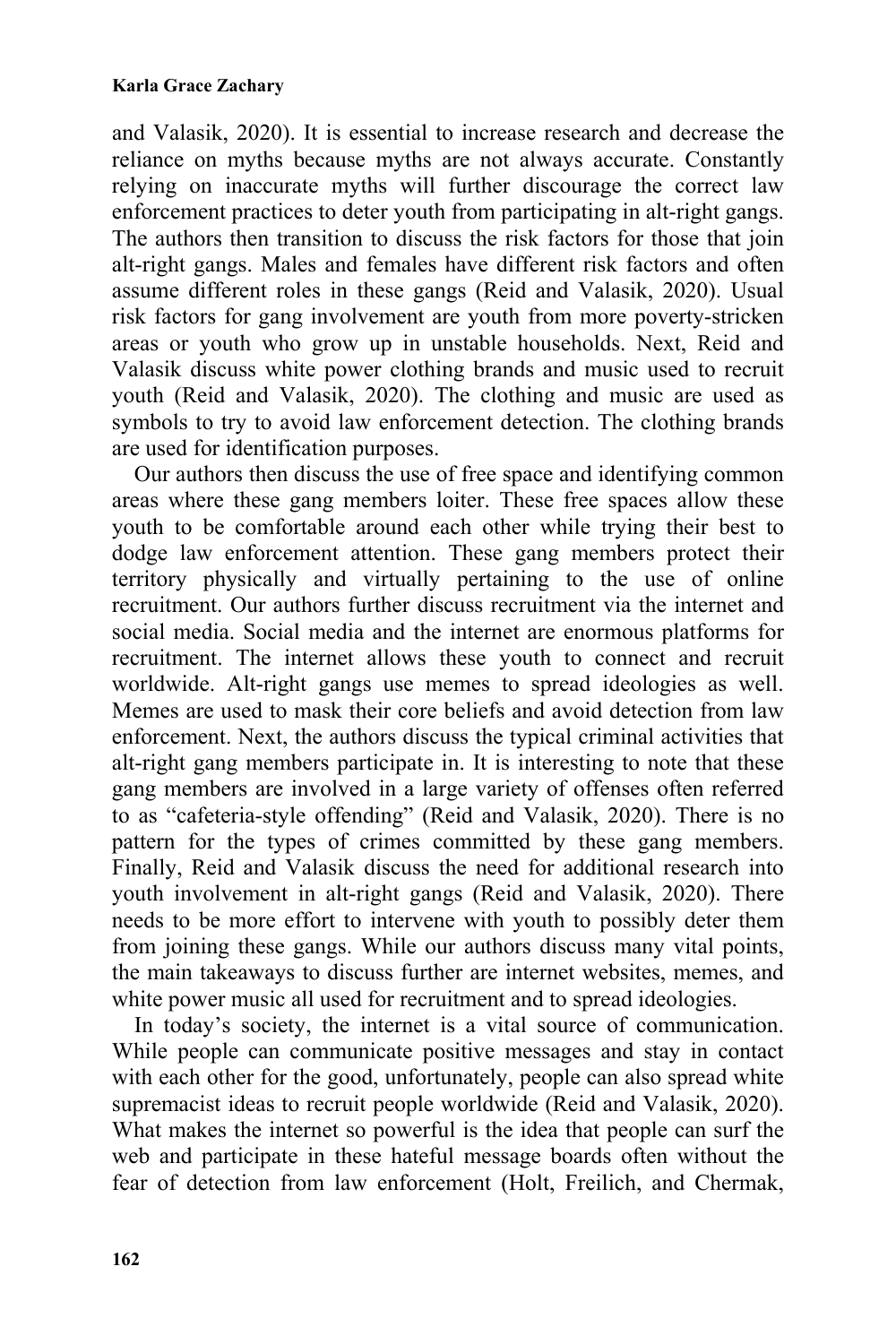2017). The internet is essential to recruit members and maintain solidarity since people are not always able to be in the physical presence of another. Solidarity is the strengthening of a group towards a common goal (Holt, Freilich, and Chermak, 2017). This is why these alt-right gangs have been able to grow consistently. For example, the Proud Boys men's club was founded by Gavin McInnes. The Proud Boys often relied on the internet and message boards to increase solidarity and cohesiveness while spreading their ideas (Reid and Valasik, 2020). Social media is a very prominent way to spread ideologies. These social media platforms are considered free spaces. The gang members can potentially upload any information they want to recruit people. However, it is important to note that members use a certain "code" for communication to avoid law enforcement detection. Several well-known websites have been created to continuously spread radical messages.

One website that was created was Liberty.net. Louis Beam created Liberty.net, and that website made him one of the first alt-right gang members to look into digital communication to spread these ideologies (Reid and Valasik, 2020). Another website that is known for spreading white power movement ideologies is called Stormfront. Stormfront launched in the late 1900s and is the most prominent website for white power members (Reid and Valasik, 2020). There are many threads exposed on Stormfront about radical and hateful messages. The websites are also important for networking purposes. People use these websites to speak freely and away from the scrutiny of others that disagree with their ideas. These websites create a sense of uniformity for those involved. A critical point about using the internet to recruit starts with people being interested in radicalization. Radicalization has several different phases. The first phase is the "searching phase," where a person is interested in learning more about the radical group, so he or she searches the internet for more information (Wong, Frank, and Allsup, 2015). The "seduction phase" exposes individuals directly to ideologies by finding sites that specifically express radical antics (Wong, Frank, and Allsup, 2015). The "captivation phase" is where the viewer expresses interest in the ideologies presented (Wong, Frank, and Allsup, 2015). The "persuasion phase" is where the individual decides to join the group presenting the ideologies and engage with other members via message boards, blogs, etc. (Wong, Frank, and Allsup, 2015). These different phases are crucial for the recruitment process and explain the steps many individuals go through before joining a group digitally. Authors Reid and Valasik do a great job going into extensive detail regarding the recruitment process via the internet. In addition, there are many examples to help the reader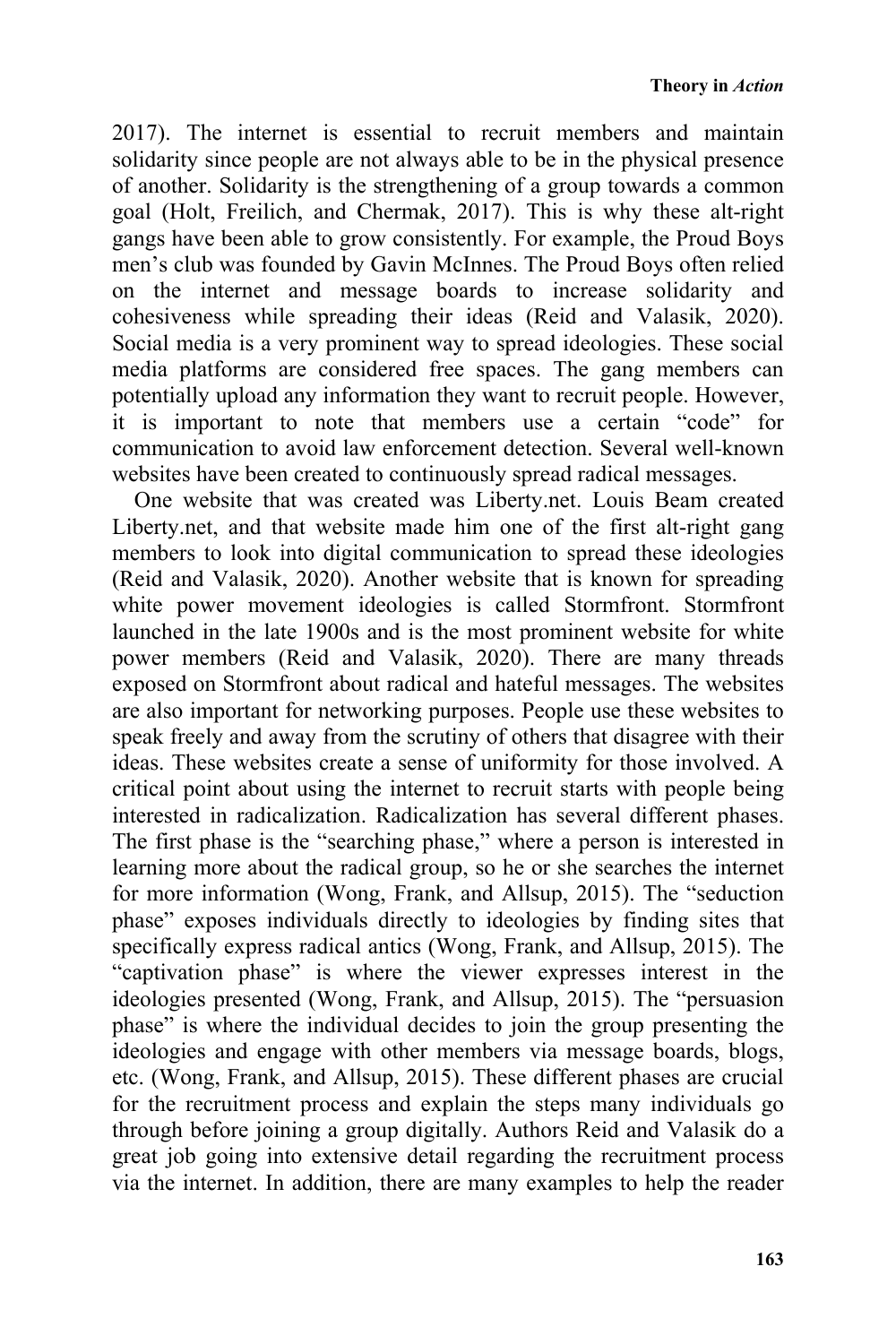understand how the internet is used to express ideologies. While internet websites are important to spread radical messages, memes are also vital for alt-right gang recruitment and propaganda.

For alt-right gang members, memes are used to camouflage hateful messages that may often look funny or infiltrated with humor; however, the memes always advocate for the alt-right gang's core beliefs. This can be seen as a pitch. Most people may see a meme as funny; however, as time progresses, the viewer begins to see the originator's ultimate plan. The memes draw people's attention to the possible joke or sarcasm without the initial real idea behind the meme being initially exploited (Pollard, 2018). While many social media sites are explored in criminological research, the most prominent social media site that spreads these ideologies is Twitter. It is important to mention that memes are posted to social media sites, so it is imperative to expound on the use of social media sites as it relates to the use of memes. Being able to tweet gives people the opportunity to express themselves in real-time. Even the Proud Boys founder used Twitter to spread ideologies (Reid and Valasik, 2020). Former President Donald Trump has used Twitter in a way that many would even assume that he would advocate for the alt-right gang and white supremacist activities. Throughout Trump's campaign, memes were used to express dominancy and "Make America Great Again." Many memes often showed either himself or his wife looking more wellgroomed and more professional than a democratic party representative. For example, there is a meme with Michelle Obama ungroomed and dirty while Melania Trump looks groomed and professional (Pollard, 2018). Some depicted that meme as a racist meme expressing that whites dominated the African American community.

Memes are usually created to present the idea of white supremacy, explaining that only the white race should be the face of the future. They advocate for white nationalism and are against any group or ethnicity that would hinder their progress. This would explain why white supremacy groups are against immigration because that threatens their power to be the dominant culture. Another prominent meme is the Pepe and the Frog. This meme has been said to have been used to promote altright politics from Donald Trump's administration during his presidency. While the meme was initially harmless, as attention to it progressed and was seen on different websites, it developed into being known as a meme in favor of Nazi ideologies. When the meme was spread by Donald Trump, that only showed others that Trump might support white supremacy ideologies through his social media. The meme's attention continued to grow, and so did alt-right gang recruitment (Nagel, 2020).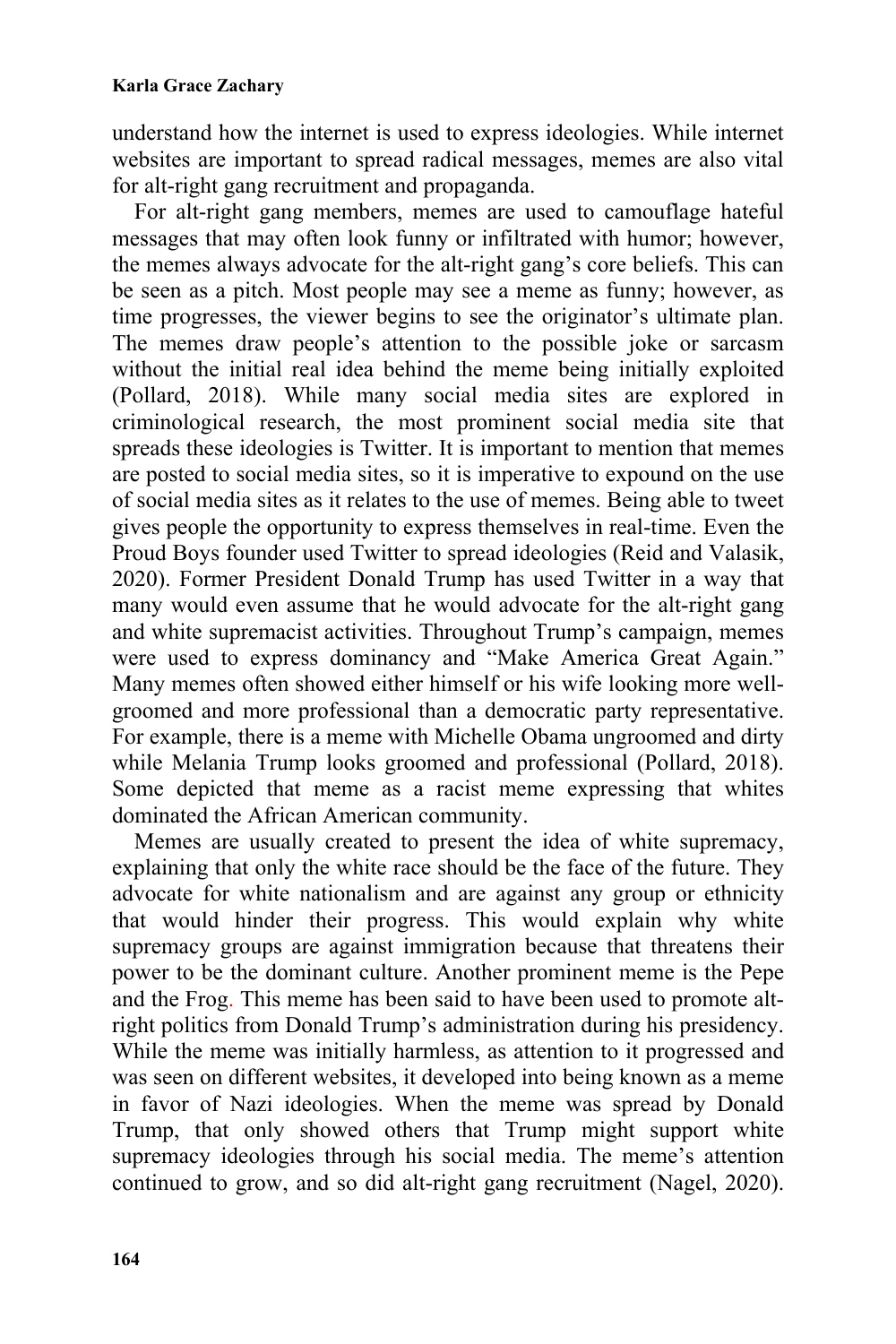In our book, the use of memes is well explained. Examples of memes with explanations are provided in the book so the reader can visualize the manipulation behind the memes instead of the reader just reading about a meme and drawing their own conclusions. The memes shown in the book correlate with the same known beliefs of the alt-right gangs. While memes to spread ideologies are important, white power music has also been a way to influence and recruit.

White power music is any music that advocates or promotes the idea of white nationalism while often indicating racially suggestive ideas. White power music has spread white supremacy ideas and recruited others to participate in white power movements (Katz, 2020). Music is used as a form of expression and to provide messages to listeners. White power music would have a different message than rap or hip-hop music. Typically, white power music is usually heavy metal or rock music. Music expresses a behavior and elaborates on social norms established by the band or group presenting the music (Reid and Valasik, 2020). Music is very significant because it allows songwriters and bands to bypass legal issues of hate speech. Many message boards on the Stormfront website have many pages to discuss white power music (Reid and Valasik, 2020). Although music as a tool to spread ideologies is very prevalent, it is important to mention that certain music companies and platforms have not allowed white power advocacy groups to spread music on their sites (Reid and Valasik, 2020).

Despite this obstacle, white power music is still able to spread across the world. One of the more prominent sources of white power music is punk rock music, specifically referring to Rock Against Communism (RAC), a form of white power music that has been around since the 1970s. RAC has been known throughout the years as a primary scene for a white power movement environment. Essentially, white supremacists feel that through immigration and other laws, they are "losing their ground" to being the dominant culture. Those who support these ideologies feel that their race is being attacked, so many people fall into white power music to not feel alienated in society and feel a sense of inclusion. This inclusion still allows them to spread hateful ideas and messages (Grosholz and Pieri, 2020). These music scenes allow those with similar views to gather together without controversial opinions and without fear of judgment from any "outsider" that may be against their beliefs. A very important study of white power music was done by authors Grosholz and Pieri. These authors researched hundreds of songs with white power undertones and analyzed them to detect and depict different themes and what the music seems to be advocating for. The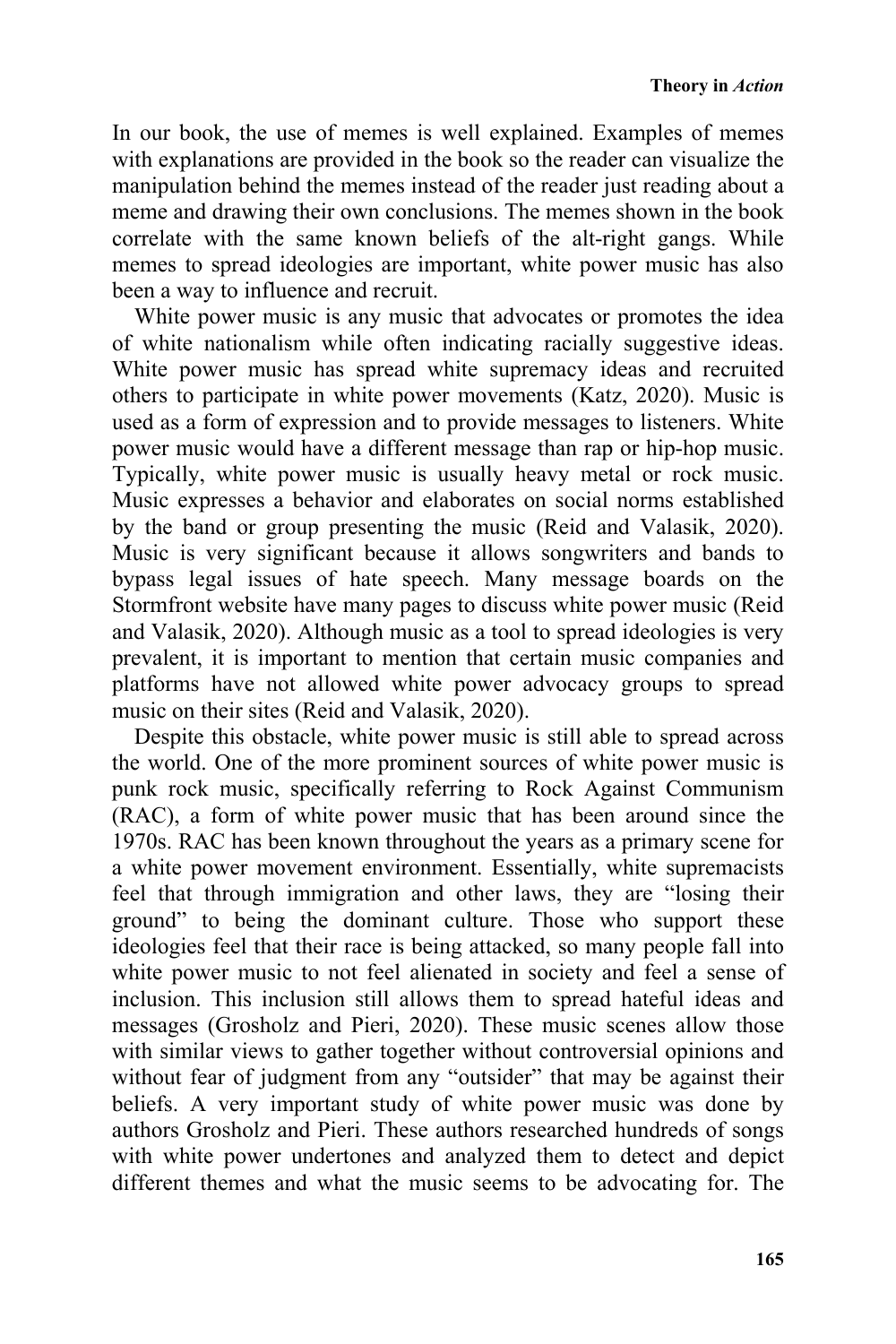## **Karla Grace Zachary**

songs reveal many core beliefs of radical ideologies. One of the main themes seen is the desecration of society (Grosholz and Pieri, 2020). Desecration of society is where white supremacists believe that their culture is being attacked. In our book, the authors elaborate on what white power music is; however, the argument could have been improved with specific instances where the music directly recruited an individual to an alt-right gang. This could have been done by interviewing a person and documenting their perception of white power music to show a strong point in recruitment. A lot of information surrounds what the music is; however, it fails to provide specific recruitment examples through white power music.

In conclusion, our authors do a great job explaining what alt-right gangs are, how they thrive, and how they operate. This information is well documented in the book. Many excellent examples are used referring to prominent alt-right gangs and detailing various recruitment strategies. The use of internet websites is a very prominent way to recruit as well as the use of memes to disguise alt-right gang core beliefs. White power music is also a great way to spread ideologies, especially amongst the youth in this generation. This book contributes to the understanding of gangs and advocates for the inclusion of alt-right gangs as a part of future gang research, even if they are not identical to a conventional gang. The information in this book is an excellent source for researchers, criminal justice practitioners, and law enforcement to identify alt-right gang activity for youth to deter future recruitment. Great examples are provided; however, this book is not without its weak point relating to the argument behind white power music recruitment. Reid and Valasik fail to provide specific examples of people that were recruited because of white power music. Even with this limitation, this book is a great source to learn about alt-right gangs that researchers can expound upon in the future.

## **REFERENCES**

- Grosholz, J. M., and Pieri, Z.P. (2020). A Skinhead at Heart with a Hate-Filled Mind: Understanding the Themes Present in the White Power Music Scene. *Studies in Conflict & Terrorism*, 1-19. https://doi.org/10.1080/1057610x.2020.1862818
- Holt, T.J., Freilich, J. D., and Chermak, S.M (2017). Internet-Based Radicalization as Enculturation Violent Deviant Subcultures. *Deviant Behavior*, 38(8), 855-869. https://doi.org/10.1080/01639625.2016.1197704